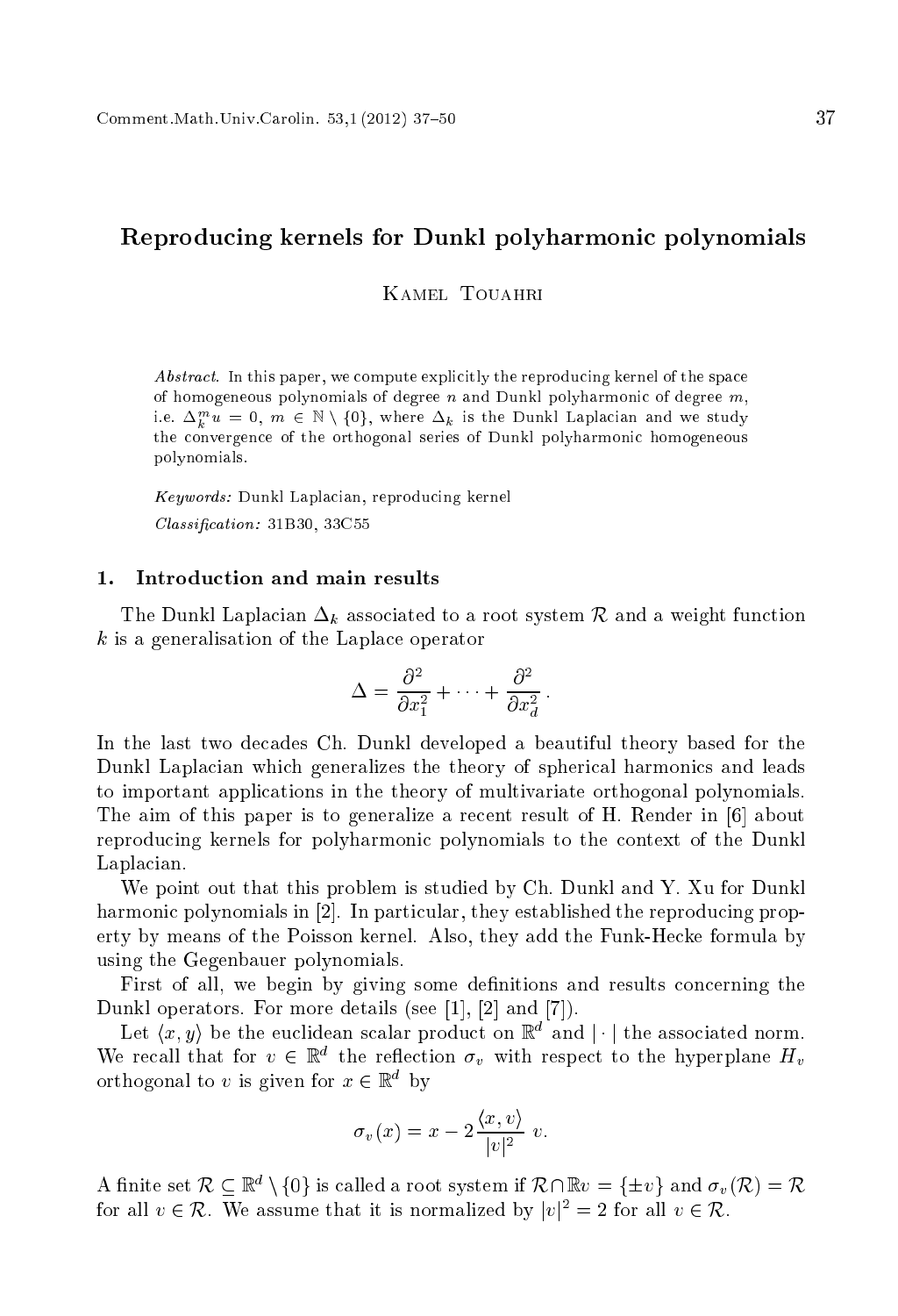For a given root system R the reflections  $\sigma_v, v \in \mathcal{R}$ , generate a finite group  $W = \Sigma$  with orthogonal group. We say a positive root system  $\Lambda_{\rm eff} = 1$  in Fig.  $\{\alpha,\beta\} > 0$  for some  $\beta \in \mathbb{R}^d \setminus \bigcup_{v \in \mathcal{R}} H_v$ , then for each  $v \in \mathcal{R}$  either  $v \in \mathcal{R}_+$  or  $-v \in \mathcal{R}_{+}.$ 

A W-invariant function  $k : \mathcal{R}_+ \to \mathbb{C}$  is called a multiplicity function. We will assume throughout this paper that the multiplicity function  $k$  is nonnegative. For abbreviation, we introdu
e the index

(1.1) 
$$
\gamma = \gamma(k) := \sum_{v \in \mathcal{R}_+} k(v).
$$

Moreover, let  $w_k$  denote the weight function

$$
w_k(x) = \prod_{v \in \mathcal{R}_+} |\langle x, v \rangle|^{2k(v)}
$$

which is W-invariant and homogeneous of degree  $2\gamma$  and

$$
c_k = \int_{\mathbb{S}^{d-1}} w_k(t) \, d\sigma(t),
$$

where  $\infty$  is the unit sphere of  $\mathbb R$  and  $u\sigma$  is the surface measure on  $\infty$ .

The Dunkl operators on  $\mathbb{R}^n$  denoted  $D_i$ ,  $1 \leq j \leq a$ , associated with the group W and the multiplicity function K are given for a function u of class  $C^{\dagger}$  on  $\mathbb{R}^{\dagger}$  by

$$
D_j u(x) = \partial_j u(x) + \sum_{v \in \mathcal{R}_+} k(v) v_j \frac{u(x) - u(\sigma_v(x))}{\langle x, v \rangle}.
$$

The properties of these operators can be found in  $[1]$ . In particular, the operator  $D_j$  maps  $\overline{\mathcal{P}_n}$  to  $\overline{\mathcal{P}_{n-1}}$ , where  $\overline{\mathcal{P}_j}$  is the space of homogeneous polynomials of degree *j* on  $\mathbb{R}^n$ . Furthermore the family  $\{D_j\}_1 \leq j \leq d$  is commutative.

The Dunki Laplacian  $\Delta_k$  on R is given for  $u \in C$  (Ref) by

$$
\Delta_k u = \sum_{j=1}^d D_j^2 u.
$$

A polynomial P is called Dunkl harmonic if  $\Delta_k P(x) = 0$  for all  $x \in \mathbb{R}^+$ , and more general, Dunki polyharmonic of order m if  $\Delta_k^{\alpha}$   $F(x) = 0$  for all  $x \in \mathbb{R}^n$ . In [6] H. Render determined the reprodu
ing kernel for the spa
e of all polyharmoni polynomials of order  $m$  and degree  $n$ . In this paper, we show that a similar result holds in the context of Dunkl polyharmonic polynomials.

Let  $P^+$  be the space of polynomials on  $\mathbb{R}^+$  equipped with the apolar inner scalar produ
t

[*P*, *Q*]<sub>k</sub> = [*P*(*D*)
$$
\overline{Q}
$$
](0),  
where *D* = (*D*<sub>1</sub>, *D*<sub>2</sub>,..., *D*<sub>d</sub>) and *P*(*D*) = *P*(*D*<sub>1</sub>, *D*<sub>2</sub>,..., *D*<sub>d</sub>).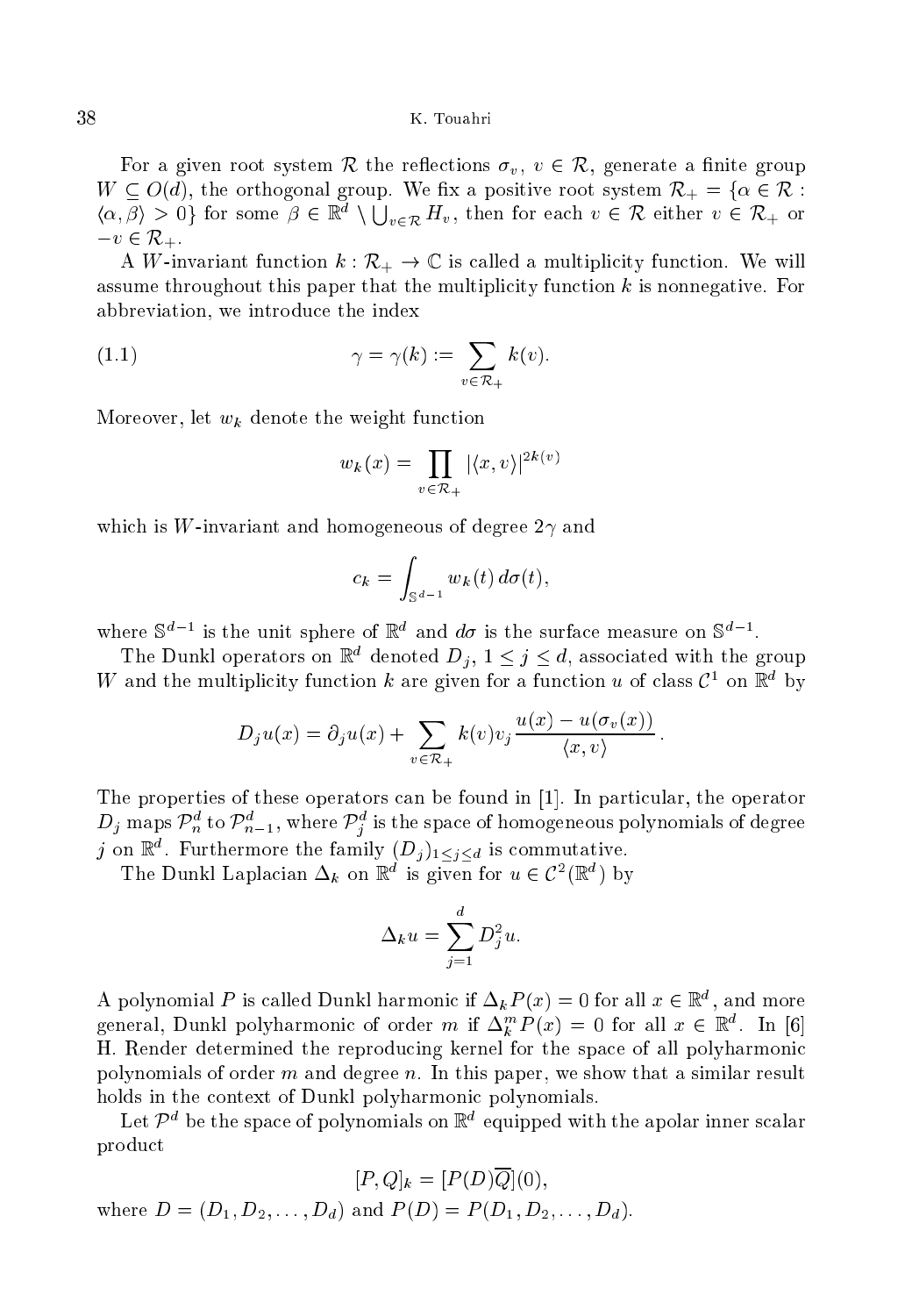We denote by  $PH_{n,m}^+$  the space of homogeneous polynomials of degree n on  $\mathbb{R}^n$  and Dunkl polynarmonic of order  $m \in \mathbb{N} \setminus \{0\}$ , (i.e.  $\Delta_k^m P = 0$ ,  $P \in \mathcal{P}_n^m$ ).

Suppose that  $\{Q_{n,m,j}^n\}_{1\leq j\leq a_d(n,m)},\, a_d(n,m):=\dim {\mathcal{PH}}_{n,m}^{\circ},$  is an orthonormal basis of  $PH_{n,m}^+$  with respect to the inner product  $[\cdot,\cdot]_k$  and define the function  $\mathcal{L}_{n,m}^{\infty}$  of  $\mathcal{PH}_{n,m}^{\infty}$  by

$$
Z_{n,m}^k(x,y) := \sum_{j=1}^{a_d(n,m)} Q_{n,m,j}^k(x) \overline{Q_{n,m,j}^k(y)}.
$$

It is a wen known result of Hilbert space theory that  $Z_{n,m}$  is independent of the choice of the orthonormal basis  $Q_{n,m,j}^{\ast}$  for  $j = 1, \ldots, a_d(n,m)$  and that

$$
[P(x), Z_{n,m}^k(x, y)]_k = P(y)
$$

for all  $y \in \mathbb{R}^n$  and  $P \in PH_{n,m}$ . For this reason, the function  $Z_{n,m}^*$  is called the reproducing kernel of the space  $P\,H_{n,m}^{\circ}$  with respect to the inner product  $[\cdot,\cdot]_k.$ 

In this paper, we show that the reproducing kernel  $Z_{n,m}^{\ast}$  can be described explicitly as (1.2)

$$
Z_{n,m}^k(x,y) = \sum_{s=0}^{\min\left(\left[\frac{n}{2}\right],m-1\right)} \frac{|x|^{2s}|y|^{2s}Z_{n-2s}^k(x,y)}{2^s s! (d+2\gamma)(d+2\gamma+2)\dots(d+2(\gamma+n-s-1))},
$$

where  $\gamma$  is defined in formula (1.1) and  $\frac{1}{2}$  is the integral part of  $\frac{1}{2}$ .

Note that the reproducing kernel  $Z_n^k$  is defined for the inner product

$$
(P,Q)_k = \frac{1}{c_k} \int_{\mathbb{S}^{d-1}} P(x) \overline{Q(x)} w_k(x) d\sigma(x)
$$

on the space  $PH_{n,1}^+$  while  $Z_{n,1}^+$  is the reproducing kernel with respect to  $[\cdot,\cdot]_k$ . The dimension of  $PH_{i,1}^{\circ}$  is given (see [2]) by

$$
a_d(j,1) = (2j+d-2)\frac{(j+d-3)!}{j!(d-2)!}.
$$

Using (1.2) and the expression of the reproducing kernel of  $PH_{i,1}^{\circ}$ , we prove that there exists a positive constant C depending only on d and  $\gamma$  such that for all  $x, y \in \mathcal{D}$ ,

(1.3) 
$$
|Z_{n,m}^k(x,y)| \leq C \frac{n^{m+d+2\gamma}}{2^nn!}.
$$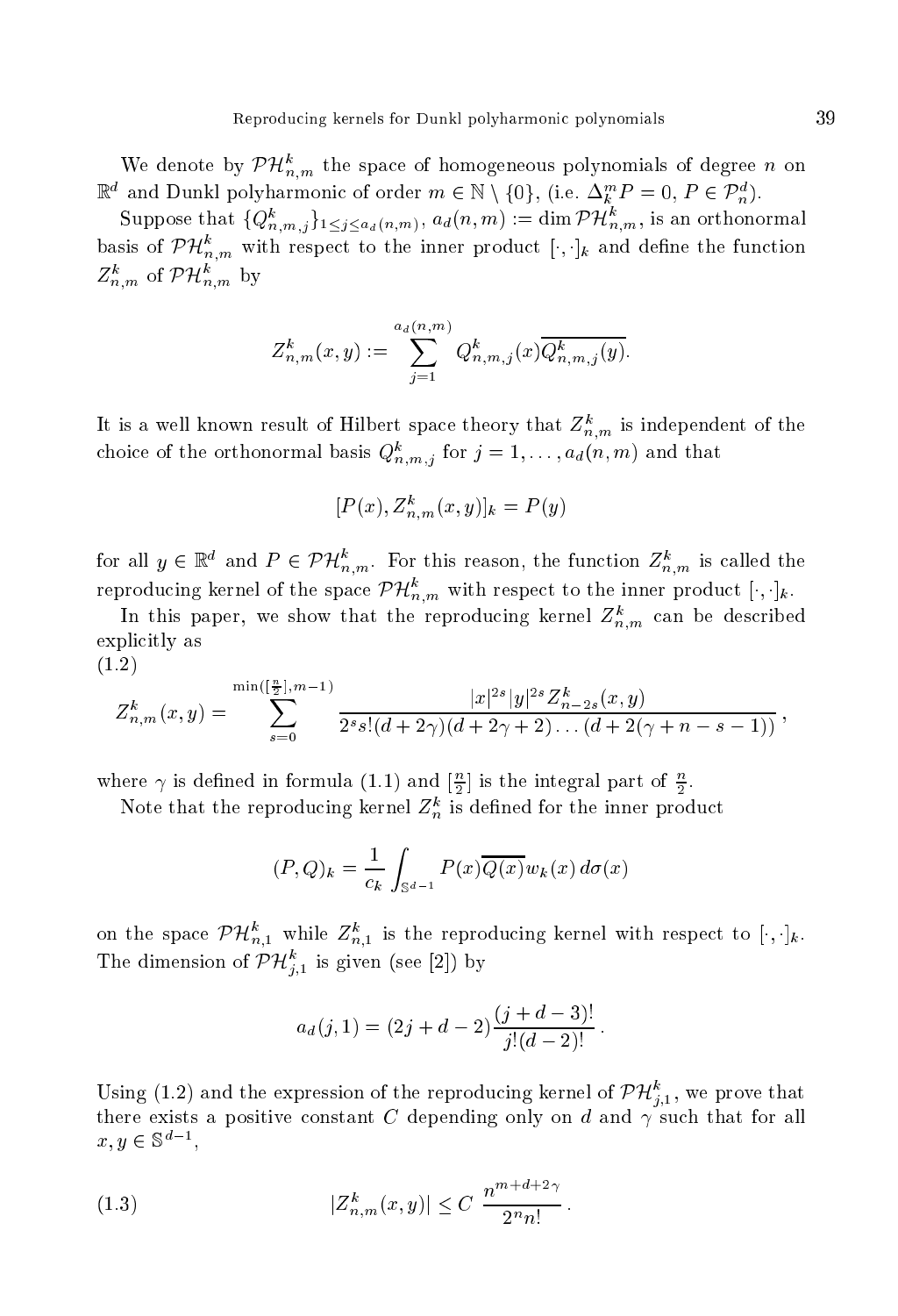Formula (1.3) allows to prove that the following orthogonal series

$$
\sum_{n=0}^{+\infty}\sum_{j=1}^{a_d(n,m)}\mu_{n,j}Q_{n,m,j}^k
$$

converges absolutely and uniformly on compact subsets of the open ball  $B(\rho)$ entered at the origin and with radius

$$
\rho = \frac{1}{\sqrt{2}} \limsup_{n \to +\infty} \left( \frac{\|\mu_n\|_2}{\sqrt{n!}} \right)^{\frac{-1}{n}}
$$

where

$$
\|\mu_n\|_2 = \left(\sum_{j=1}^{a_d(n,m)} |\mu_{n,j}|^2\right)^{\frac{1}{2}}.
$$

The paper is organized as follows. In the second section, we give a relation between the two scalar products  $[\cdot,\cdot]_k$  and  $(\cdot,\cdot)_k$  on  $P\mathcal{H}_{n,1}$  and we describe explicitly the reproducing kerner  $\sum_{n,m}^{\infty}$  by means or  $\sum_{n=0}^{\infty} \sum_{j=1}^{n}$  in third section contains a criterion for the convergence of the series  $\sum_{n=0}^{+\infty} \sum_{j=1}^{n} \mu_{n,j} Q_{n,m,j}^k$ .

### 2.The reprodu
ing kernel for Dunkl polyharmoni polynomials

Since  $\Delta_k^{\dots}$  is a nomogeneous operator of order 2m, using arguments analogous as in the proof of the case  $m = 1$ , (see [2, Theorem 5.1.7, p. 178]) we find that

(2.1) 
$$
a_d(n,m) = \binom{d+n-1}{n} - \binom{d+n-1-2m}{n-2m}.
$$

It is shown in [7] that the scalar product  $[\cdot, \cdot]_k$  satisfies the following properties

 $[x_iP,Q]_k = [P, D_iQ]_k, i = 1, \ldots, d,$ 

for all  $P, Q \in P^+$ . Using this relation, we see that, for all  $P, Q, R \in P^+$ , we have

(2.2) 
$$
[P^*(D)Q, R]_k = [Q, PR]_k,
$$

where  $P^{\sim}(x)$  is the polynomial obtained by conjugation the coefficients of the polynomial P and  $P^{\circ}(D)$  is the operator associated to  $P^{\circ}(x)$ . In addition, we note that for all homogeneous polynomials  $P$  and  $Q$  of degree  $n$ ,

$$
[P,Q]_k = P(D)\overline{Q}.
$$

To establish a relation between  $[\cdot, \cdot]_k$  and  $(\cdot, \cdot)_k$  on  $\mathcal{PH}_{n,1}$ , we give the following technical lemmas. We mention that Lemma 2.1, in the classical case is due to Kuran, see  $[3, p. 19]$ .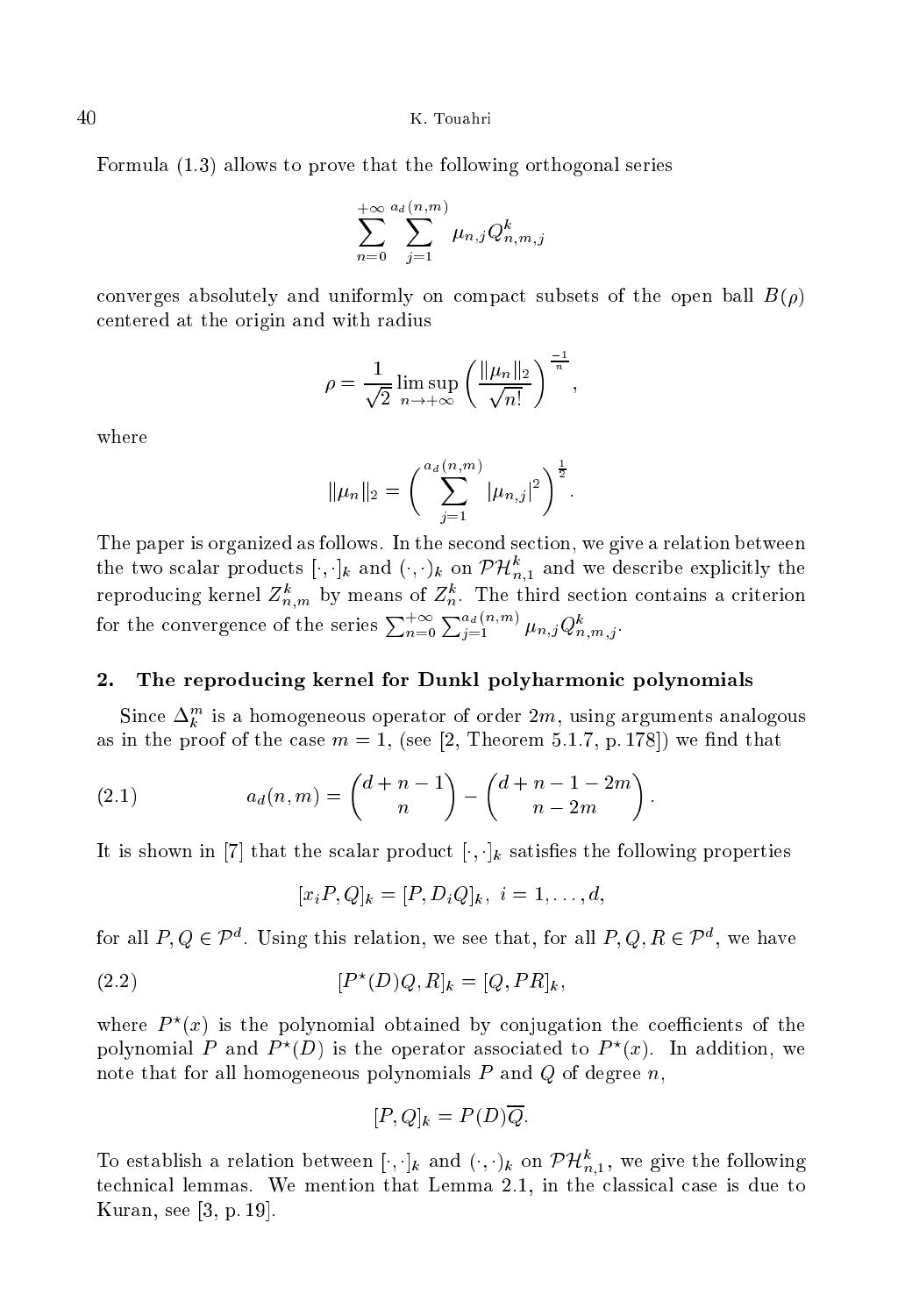**Lemma 2.1.** Let n be a positive integer. If h is Dunkl harmonic function in  $\mathbb{R}^n$ (i.e.  $\Delta_k n = 0$ ) and  $P \in P_n$ , then

(2.3) 
$$
\Delta_k^n(Ph) = 2^n n! P(D)h.
$$

PROOF: It is proved in [2, Lemma 5.1.10, p. 179], that for all  $i \in \{1, \ldots, d\}$  and  $J \in C^{-1}(\mathbb{R}^n)$ ,

$$
(2.4) \qquad \qquad \Delta_k(x_i f) = x_i \Delta_k(f) + 2D_i(f).
$$

Using (2.4) and the fact that  $\Delta_k$  and  $D_i$  commute, we prove by induction that, If  $\alpha \in \mathbb{N}^+$  and  $i \in \{1, 2, \ldots, a\}$  be fixed, then for all  $p \in \mathbb{N} \setminus \{0\}$ 

(2.5) 
$$
\Delta_k^p(x^{\alpha+e_i}f) = x_i \Delta_k^p(x^{\alpha}f) + 2pD_i \Delta_k^{p-1}(x^{\alpha}f)
$$

where  $e_i$  is the *i*-th standard basis vector.

We prove now (2.3) by induction for  $P = x$ . The result is true for  $|\alpha| = 1$ . Suppose

$$
\Delta_k^n(x^{\alpha}h) = 2^n n! D^{\alpha}(h),
$$

for all  $\alpha \in \mathbb{N}^+$  such that  $|\alpha| = n,$  then by (2.5) and (2.4), we have for all  $i = 1, \ldots, d$ 

$$
\Delta_k^{n+1}(x^{\alpha+e_i}h) = x_i \Delta_k^{n+1}(x^{\alpha}h) + 2(n+1)D_i \Delta_k^{n}(x^{\alpha}h)
$$
  
=  $x_i \Delta_k(\Delta_k^{n}(x^{\alpha}h)) + 2(n+1)D_i(2^nn!D^{\alpha}h)$   
=  $x_i \Delta_k(2^nn!D^{\alpha}(h)) + 2^{n+1}(n+1)!D^{\alpha+e_i}(h)$   
=  $2^nn!x_iD^{\alpha}(\Delta_kh) + 2^{n+1}(n+1)!D^{\alpha+e_i}(h)$   
=  $2^{n+1}(n+1)!D^{\alpha+e_i}(h)$ .

Hence, the result is true for all  $\alpha \in \mathbb{N}^+$  such that  $|\alpha| = n + 1$  and the induction is terminated. Finally, we on
lude by linearity.

 $\mathbb{R}$  . Let  $\mathbb{R}$  be a homogeneous polynomial of degree n. Then  $\mathbb{R}$ 

$$
(2.6) \qquad \int_{\mathbb{S}^{d-1}} \Delta_k P(y) w_k(y) \, d\sigma(y) = n(n+d+2\gamma-2) \int_{\mathbb{S}^{d-1}} P(y) w_k(y) \, d\sigma(y).
$$

If further <sup>n</sup> is even, i.e. <sup>n</sup> = 2s, then

(2.7) 
$$
\Delta_k^s P = \frac{2^s s!}{c_k} u_{d,\gamma}(s) \int_{\mathbb{S}^{d-1}} P(y) w_k(y) d\sigma(y),
$$

$$
u_{d,\gamma}(s) = (d + 2\gamma)(d + 2\gamma + 2) \dots (d + 2\gamma + 2s - 2).
$$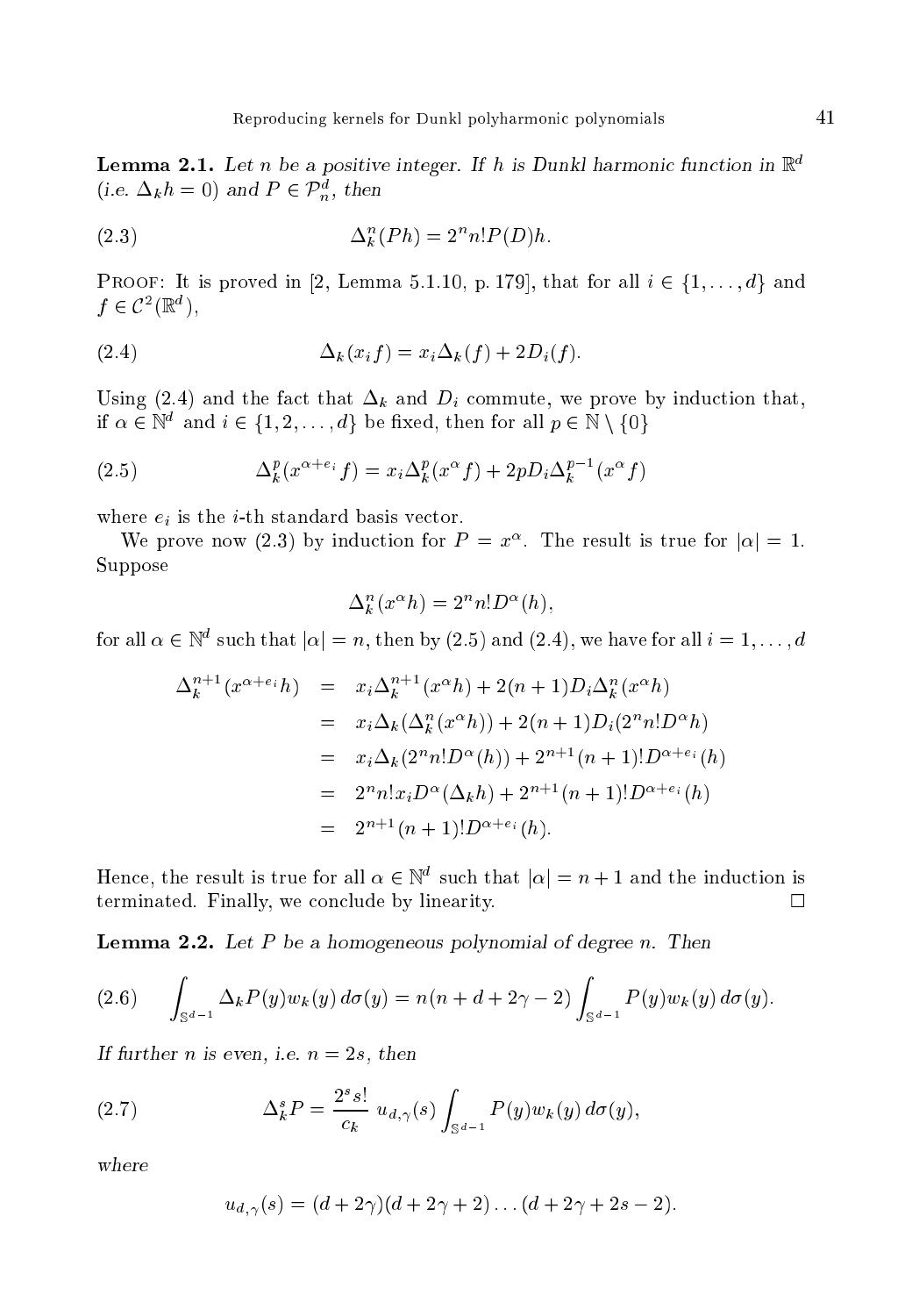PROOF: By Euler's identity,

$$
nP = \sum_{i=1}^{d} x_i \frac{\partial P}{\partial x_i} = r \frac{\partial P}{\partial r}, \ r = |x|.
$$

Then, by Green's formula (see [4]), the homogeneity of  $w_k$  of degree  $2\gamma$  and the homogeneity of  $\Delta_k P$  of degree  $n-2$ , we have

$$
n \int_{\mathbb{S}^{d-1}} P(y) w_k(y) d\sigma(y) = \int_{\mathbb{S}^{d-1}} \frac{\partial P}{\partial r}(y) w_k(y) d\sigma(y)
$$
  
\n
$$
= \int_B \Delta_k P(x) w_k(x) dx
$$
  
\n
$$
= \int_0^1 \int_{\mathbb{S}^{d-1}} \Delta_k P(rt) w_k(rt) r^{d-1} dr d\sigma(t)
$$
  
\n
$$
= \int_0^1 \int_{\mathbb{S}^{d-1}} \Delta_k P(t) w_k(t) r^{2\gamma+n+d-3} dr d\sigma(t)
$$
  
\n
$$
= \frac{1}{(2\gamma+n+d-2)} \int_{\mathbb{S}^{d-1}} \Delta_k P(t) w_k(t) d\sigma(t),
$$

which gives (2.6). To prove (2.7), it is enough to note that  $\Delta_k^- F$  is a constant (and  $\mu$ ence) it is equal to its mean value on  $\beta^-$  . (see [4]). We conclude by applying  $\Box$  $(2.6, 6)$  s times. The contract of the contract of the contract of the contract of the contract of the contract of the contract of the contract of the contract of the contract of the contract of the contract of the contr

Theorem 2.3. Let  $P$  be homogeneous polynomials of degree n and Dunkle n and Dunkle n and Dunkle n and Dunkle n and Dunkle n and Dunkle n and Dunkle n and Dunkle n and Dunkle n and Dunkle n and Dunkle n and Dunkle n and D

$$
[P,Q]_k = u_{d,\gamma}(n)(P,Q)_k.
$$

PROOF: Using Lemma 2.1 and 2.2 (the latter applied to  $P\overline{Q}$  instead of P), we obtain

$$
n!2^{n}[P,Q]_{k} = \Delta_{k}^{n}(P\overline{Q}) = n!2^{n}u_{d,\gamma}(n)(P,Q)_{k},
$$

which gives  $(2.8)$ .

**Lemma 2.4.** Let m be a positive integer and  $P \in PH_{n,1}$ . Then for any integer s such that  $m \leq 2s$ , we have

$$
(2.9) \qquad \Delta_k^m(|x|^{2s}P) = 2^m[s(s-1)\dots(s-(m-1))]v_{d,\gamma}(m,n,s)|x|^{2s-2m}P,
$$

$$
v_{d,\gamma}(m, n, s) = [(d + 2(s + n + \gamma - 1)) \dots (d + 2(s + n + \gamma - m))].
$$

In parti
ular,

(2.10) 
$$
\Delta_k^s(|x|^{2s}P) = 2^s s! u_{d,\gamma+n}(s)P.
$$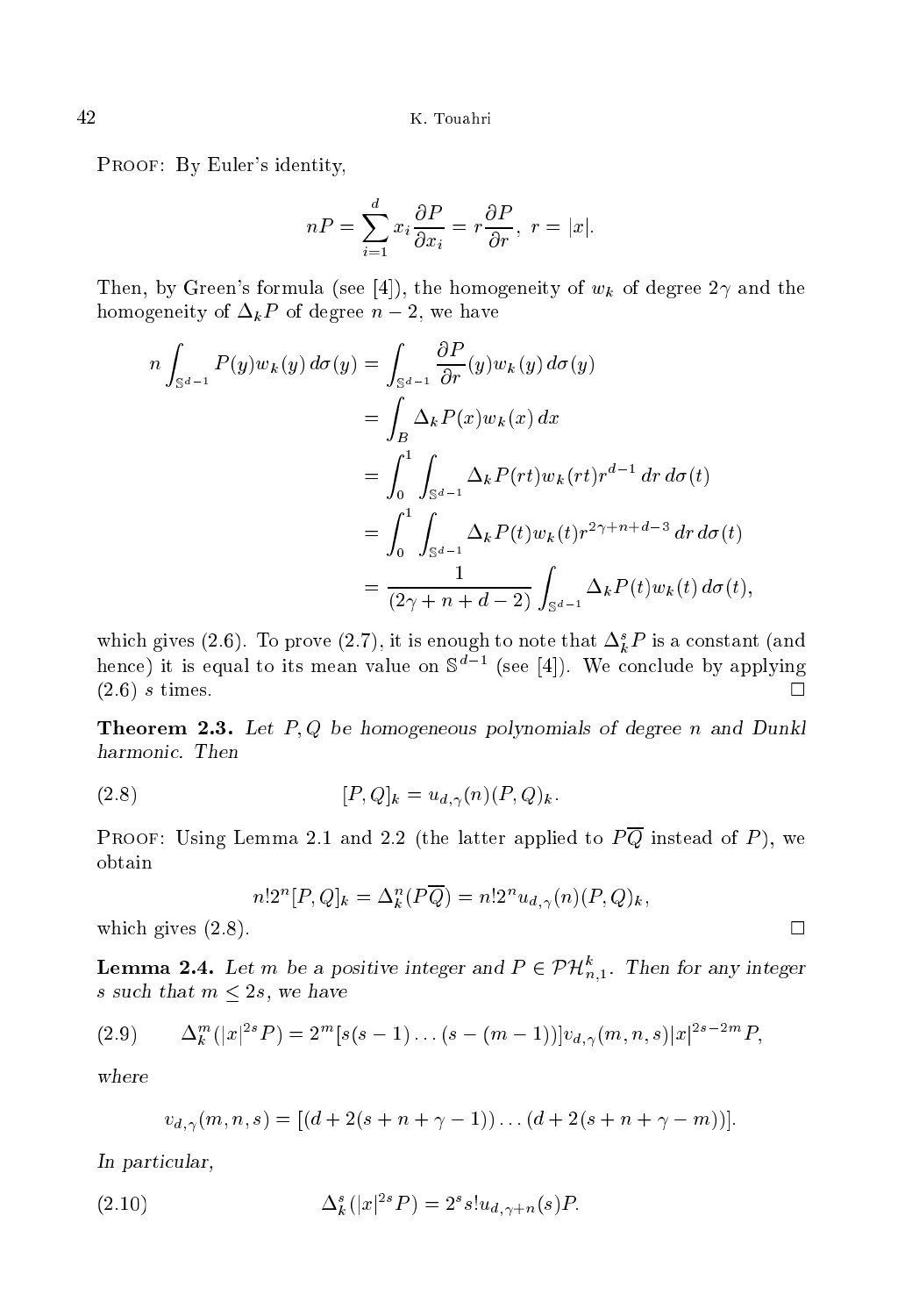**PROOF:** It is a special case of Lemma 5.1.9, p. 178, in [2], which gives

$$
\Delta_k(|x|^{2s}P) = 2s(2\gamma + d + 2s + 2n - 2)|x|^{2s-2}P
$$

A simple induction argument gives (2.9). It is clear that if  $m = s$ , then we obtain (2.10).  $\Box$ 

In the following, we need some facts from the theory of spherical harmonics associated with the Dunkl Laplacian.

Let  $\{Y_{n,j}^n\}_{1\leq j\leq a_d(n,1)}$  be an orthonormal basis of  $PH_{n,1}^{\circ}$  with respect to the scalar product  $( \cdot, \cdot)_k$ . Then

(2.11) 
$$
Z_n^k(x, y) = \sum_{j=1}^{a_d(n, 1)} Y_{n,j}^k(x) \overline{Y_{n,j}^k(y)}
$$

is the reproducing kernel of  $PH_{n,1}^+$  with respect to the scalar product  $(\cdot,\cdot)_k$  and the function  $x \mapsto Z_n^*(x, y)$  is called the zonal k-harmonic of degree n and with pole y.

Using (2.11), it is easy to show that

$$
\frac{1}{c_k} \int_{\mathbb{S}^{d-1}} Z_n^k(x, x) w_k(x) d\sigma(x) = a_d(n, 1).
$$

**Theorem 2.5.** Let  $Y_{n,j}$ ,  $n \in \mathbb{N}$ ,  $j = 1, \ldots, a_d(n,1)$ , be an orthonormal basis of  $P\#_{n,1}^{\infty}$  with respect to the inner product  $(\cdot, \cdot)_k$ . Then the polynomials  $|x|^{2s}Y_{n,j}^{\infty}$  $s \in \mathbb{N}$ , are orthogonal with respect to the inner product  $[\cdot, \cdot]_k$  and we have

(2.12) 
$$
|||x|^{2s}Y_{n,j}^k||_k^2 = 2^s s! u_{d,\gamma}(s+n).
$$

is the inner the norm associated to the inner produced to the inner  $\mu$ 

PROOF: The proof is analogous to the one in  $[6,$  Theorem 2.2, p. 139 using  $(2.10)$ and (2.2).  $\Box$ 

**Proposition 2.6.** Let  $m \in \mathbb{N} \setminus \{0\}$ . The system  $|x|^{-1}$   $Y_{n-2s,j}$  for  $s = 0,1,\ldots$ ,  $\min\{\lvert \frac{n}{2}\rvert, m-1\}$  and  $j=1,\ldots,a_d(n-2s,1),$  is an orthogonal basis of  $PH_{n,m}$ 

**PROOF:** By the Almansi theorem for Dunkl operators, (see  $[5]$ ) and similarly to the proof of Proposition 2.3, p. 140 in [6], we obtain the desired result.  $\Box$ 

Fix a point  $y \in \mathbb{R}^n$ , and consider the linear map

$$
\Lambda: \mathcal{PH}_{n,m}^k \to \mathbb{C}
$$

defined by

$$
\Lambda(P) = P(y).
$$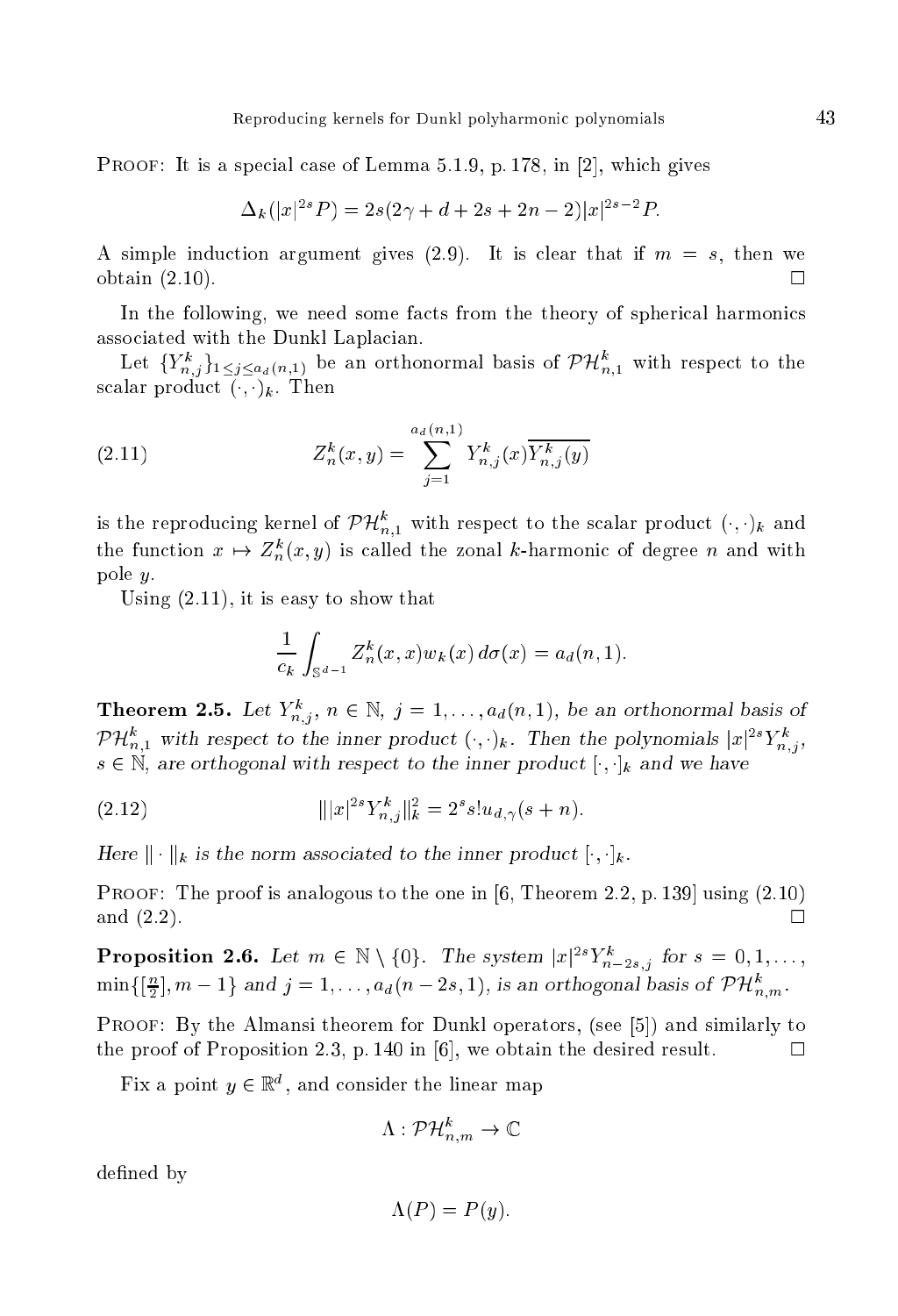Because  $PH_{n,m}^{\circ}$  is a finite-dimensional inner-product space, there exists a unique function  $Z_{n,m}^{\ast}(\cdot,y)\in {\cal PH}_{n,m}^{\cdot}$  such that

$$
P(y) = [P, Z_{n,m}^k(\cdot, y)]_k
$$

for all  $P \in PH_{n,m}$ .

 $\mathcal{L}_{n,m}^n$  is called the reproducing kernel of  $\mathcal{VH}_{n,m}^n$  endowed with the inner product  $[\cdot, \cdot]_k$ .

By standard Hilbert spa
e theory, we have the following well known result.

Proposition 2.7. (a) If  $\{Q_{n,m,j}\}_{1\leq j\leq a_d(n,m)}$  is an orthonormal basis of  $P H_{n,m}^{\circ}$  with respect to the inner product  $[\cdot,\cdot]_k$ , then for all  $x,y\in\mathbb{R}^{\circ}$ ,

$$
Z_{n,m}^k(x,y) = \sum_{j=1}^{a_d(n,m)} Q_{n,m,j}(x) \overline{Q_{n,m,j}}(y).
$$

(b)  $\mathcal{L}_{n,m}$  is real valued.

(c)  $\mathcal{L}_{n,m}(x,y) = \mathcal{L}_{n,m}(y,x)$ , for all  $x,y \in \mathbb{R}^n$ .

**Theorem 2.8.** The reproducing kernel  $Z_{n,m}^n$  of  $PH_{n,m}^n$  endowed with the scalar  $\mathbf{r}$  . The contract of  $\mathbf{r}$  is the contract of  $\mathbf{r}$ 

$$
(2.13) \tZ_{n,m}^k(x,y) = \sum_{s=0}^{\min\{\left[\frac{n}{2}\right],m-1\}} \frac{1}{2^s s! u_{d,\gamma}(n-s)} |x|^{2s} |y|^{2s} Z_{n-2s}^k(x,y).
$$

Proof: Sin
e the system

$$
\frac{1}{\sqrt{2^s s! u_{d,\gamma}(n-s)}} |x|^{2s} Y_{n-2s,j}^k
$$

for  $s = 0, 1, \ldots, \min\{\lvert \frac{1}{2} \rvert, m-1\}$  and  $j = 1, \ldots, d_d(n - 2s, 1)$  is an orthonormal basis of  $PH_{n,m}^-$  with respect to the scalar product  $[\cdot,\cdot]_k$ , by definition of the reproducing kernel of  $\;$   $\mu_{n,m}^{\ldots},$ 

$$
Z_{n,m}^{k}(x,y) = \sum_{s=0}^{\min\{\left[\frac{n}{2}\right],m-1\}} \sum_{a_d(n-2s,1)}^{a_d(n-2s,1)} \frac{1}{2^{s}s!u_{d,\gamma}(n-s)} |x|^{2s} Y_{n-2s,j}^{k}(x)|y|^{2s} \overline{Y_{n-2s,j}^{k}(y)}
$$
  

$$
= \sum_{s=0}^{\min\{\left[\frac{n}{2}\right],m-1\}} \frac{1}{2^{s}s!u_{d,\gamma}(n-s)} |x|^{2s} |y|^{2s} \sum_{j=1}^{a_d^{k}(n-2s,1)} Y_{n-2s,j}^{k}(x) \overline{Y_{n-2s,j}^{k}(y)}
$$
  

$$
= \sum_{s=0}^{\min\{\left[\frac{n}{2}\right],m-1\}} \frac{1}{2^{s}s!u_{d,\gamma}(n-s)} |x|^{2s} |y|^{2s} Z_{n-2s}^{k}(x,y).
$$

 $\Box$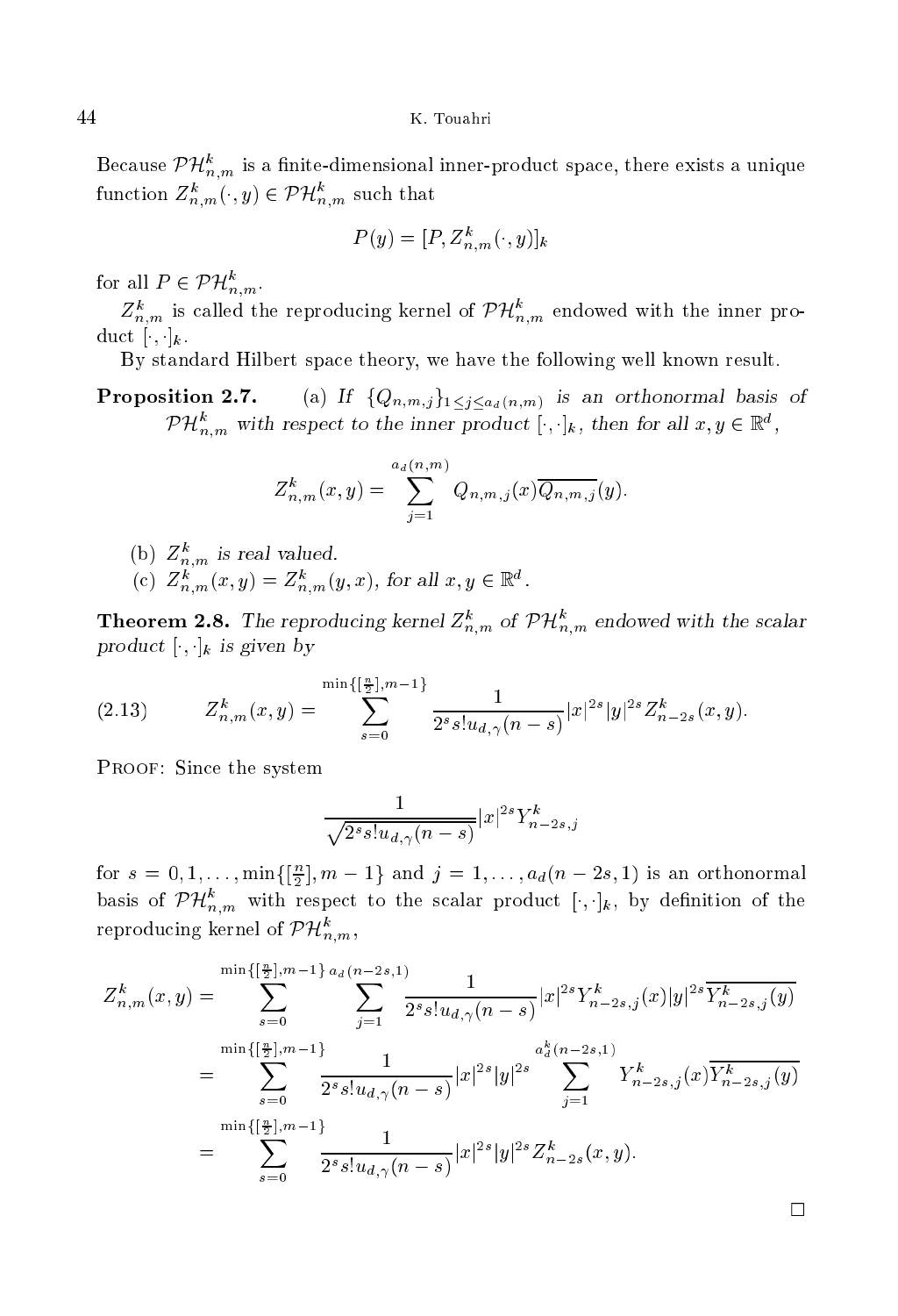**Proposition 2.9.** Let  $q_n \in \mathcal{PH}_{n,m}$ . Then for all  $x \in \mathbb{R}^n$ ,

(2.14) 
$$
\frac{u_{d,\gamma}(n)}{c_k} \int_{\mathbb{S}^{d-1}} q_n(y) Z_{j,m}^k(x,y) w_k(y) d\sigma(y) = \delta_{nj} q_n(x).
$$

 $(\delta_{ij}$  being the Kronecker symbol).

**PROOF:** Let  $x \in \mathcal{S}^+$ . Since  $Z_{i,m}(x, \cdot)$  is a nomogeneous polynomial of degree j, by [2, Theorem 5.1.6, p. 177], if  $n \neq j$ , the left hand side of the relation of the lemma vanishes. If  $n = j$ , then using  $(2.8)$ , we obtain

$$
\frac{1}{c_k} \int_{\mathbb{S}^{d-1}} q_n(y) Z_{j,m}^k(x, y) w_k(y) d\sigma(y) = (q_n, Z_{n,m}^k(x, \cdot))_k
$$

$$
= \frac{1}{u_{d,\gamma}(n)} [q_n, Z_{n,m}^k(x, \cdot)]_k
$$

$$
= \frac{1}{u_{d,\gamma}(n)} q_n(x).
$$

We give now some results which are used to study the convergence of orthogonal series. Before stating these results, we recall the existence and the unicity of the so-called Dunkl intertwining operator denoted  $V_k$  (see [1]) which relates the Dunkl operators  $D_j$ ,  $1 \leq j \leq d$ , with the usual partial derivatives  $\partial_j$  and is a linear isomorphism from the space  $\mathcal{P}_n^-$  onto itself satisfying

$$
V_k(1) = 1, D_j V_k = V_k \partial_j, 1 \le j \le d.
$$

Moreover, it is proved in [9] that  $V_k$  can be extended to a topological isomorphism of the space  $C^+({\mathbb R}^+)$  (the space of  $C^-$ -functions on  ${\mathbb R}^+)$  onto itself and admits for all  $x \in \mathbb{R}^+$  the following integral representation

(2.15) 
$$
V_k(f)(x) = \int_{\mathbb{R}^d} f(y) \, d\mu_x(y), \ f \in \mathcal{C}(\mathbb{R}^d),
$$

where  $a\mu_x$  is a probability measure on  $\mathbb{R}^n$ , with support in the closed ball  $B(||x||)$ centered at the origin and with radius  $||x||$ .

It can be easily seen that  $\Delta_k$  satisfies

$$
V_k \Delta^n = \Delta_k^n V_k, \ n \in \mathbb{N}.
$$

**Lemma 2.10.** Let  $Z_n^m(x, y)$  be the reproducing kernel for the space  $PH_{n,1}^n$  with respe
t to (; )k . Then the following estimate holds:  $\text{for } x, y \in \mathcal{D}$ , we have

(2.16) 
$$
|Z_n^k(x,y)| \le \frac{(n+\gamma+\frac{d}{2}-1)(d+2\gamma-2)_n}{(\gamma+\frac{d}{2}-1)n!}.
$$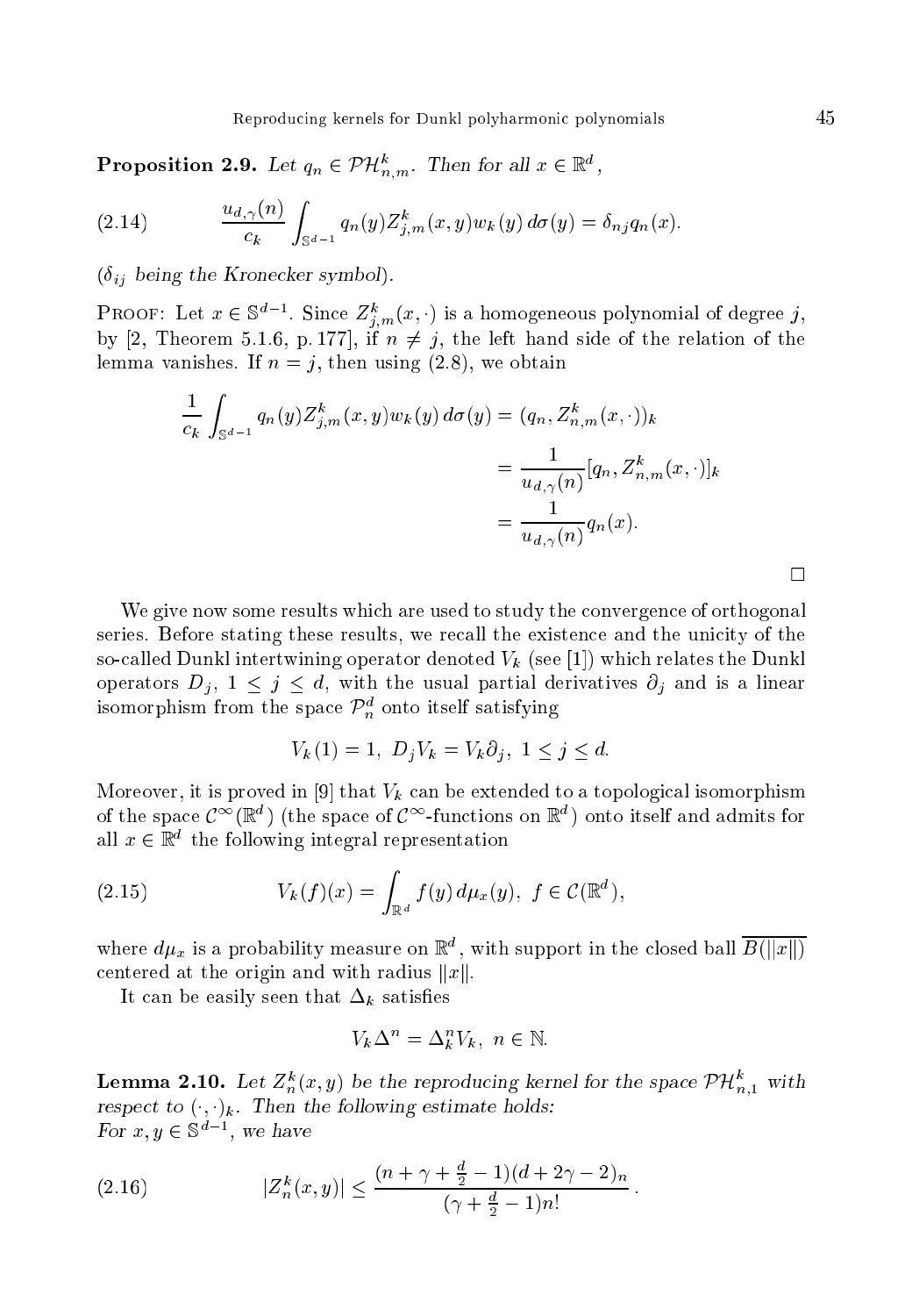**PROOF:** For  $x, y \in \mathbb{S}^n$ , according to Corollary 5.3.2 in [2], the kernel  $Z_n^m(x, y)$ an be written as

(2.17) 
$$
Z_n^k(x,y) = \frac{(n+\gamma+\frac{d}{2}-1)(d+2\gamma-2)_n}{(\gamma+\frac{d}{2}-1)n!} V_k \tilde{C}_n^{\gamma+\frac{d}{2}-1}(\langle x, \cdot \rangle)(y),
$$

where  $\tilde{C}_n^{\gamma + \frac{1}{2} - 1}$  is the normalized Gegenbauer polynomial such that  $\tilde{C}_n^{\gamma + \frac{1}{2} - 1}(1)$ 

From (2.15) and the fact that  $\tilde{C}_n^{\gamma+\frac{d}{2}-1}(t) < 1$  for  $|t| < 1$ , we obtain (2.16).  $\Box$ 

Using  $(2.13)$  and  $(2.16)$ , we obtain:

**Lemma 2.11.** For  $x, y \in \mathcal{S}^-$ , we have

$$
(2.18) \t\t\t |Z_{n,m}^k(x,y)| \leq \lambda_{d,\gamma}(n,m),
$$

 $\cdots$  where  $\cdots$ 

$$
\lambda_{d,\gamma}(n,m) = \sum_{s=0}^{\min\{\left[\frac{n}{2}\right],m-1\}} \frac{(n-2s+\gamma+\frac{d}{2}-1)(d+2\gamma-2)_{n-2s}}{2^s s!(\gamma+\frac{d}{2}-1)(n-2s)! u_{d,\gamma}(n-s)}
$$

**Proposition 2.12.** For  $x \in \mathbb{S}^n$ , we have

$$
||Z_{n,m}^k(x,\cdot)||_k^2 \leq \lambda_{d,\gamma}(n,m)
$$

$$
||Z_{n,m}^k(x,\cdot)||_{2,k}^2 \le \frac{\lambda_{d,\gamma}(n,m)}{u_{d,\gamma}(n)}
$$

is the kind of the state association to the international product of  $\mathcal{F}_k$  . The international  $\mathcal{F}_k$  .

Proof: We have

$$
||Z_{n,m}^k(x,\cdot)||_k^2 = [Z_{n,m}^k(x,\cdot), Z_{n,m}^k(x,\cdot)]_k = Z_{n,m}^k(x,x),
$$

and

$$
||Z_{n,m}^k(x,\cdot)||_{2,k}^2 = \frac{1}{u_{d,\gamma}(n)} ||Z_{n,m}^k(x,\cdot)||_k^2.
$$

Hence,  $(2.18)$  completes the proof.

**Theorem 2.13.** Let  $q_n \in \mathcal{PH}_{n,m}^{\cdot}(\mathbb{R}^n)$ . For all  $x \in \mathbb{S}^n$ , we have

$$
(2.19) \t |q_n(x)| \leq \frac{u_{d,\gamma}(n)\lambda_{d,\gamma}(n,m)}{c_k} \int_{\mathbb{S}^{d-1}} |q_n(y)| w_k(y) d\sigma(y).
$$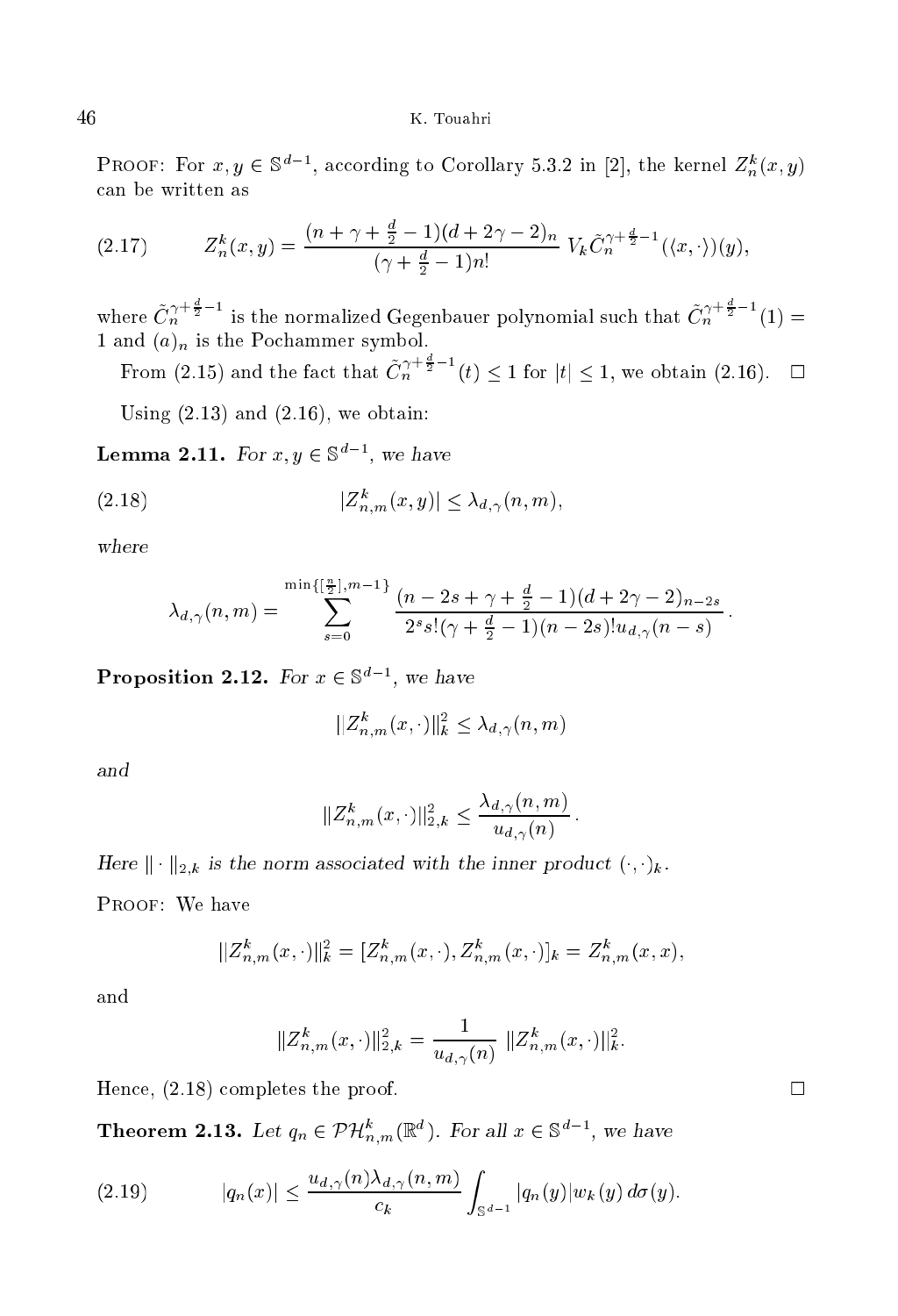PROOF: By  $(2.14)$  and  $(2.18)$ , we have

$$
|q_n(x)| = \left| \frac{u_{d,\gamma}(n)}{c_k} \int_{\mathbb{S}^{d-1}} q_n(y) Z_{n,m}^k(x, y) w_k(y) d\sigma(y) \right|
$$
  

$$
\leq \frac{u_{d,\gamma}(n) \lambda_{d,\gamma}(n, m)}{c_k} \int_{\mathbb{S}^{d-1}} |q_n(y)| w_k(y) d\sigma(y).
$$

Corollary 2.14. Let  $q_n \in \mathcal{PH}_{n,m}^{\sim}$  Then,

(2.20) 
$$
||q_n||_{2,k} \le ||q_n||_{\infty} \le u_{d,\gamma}(n)\lambda_{d,\gamma}(n,m)||q_n||_{2,k},
$$

where kf k1 <sup>=</sup> supz2Sd1 jf (z)j.

PROOF: The first inequality is trivial. Using the Cauchy-Schwarz inequality and the fact that  $\frac{1}{c_k} w_k a \sigma$  is a probability measure, we obtain

$$
\frac{1}{c_k} \int_{\mathbb{S}^{d-1}} |q_n(y)| w_k(y) d\sigma(y) \le \left( \frac{1}{c_k} \int_{\mathbb{S}^{d-1}} |q_n(y)|^2 w_k(y) d\sigma(y) \right)^{\frac{1}{2}} = ||q_n||_{2,k}.
$$

Hence the second inequality is a consequence of  $(2.19)$ .

Lemma 2.15. There exists <sup>a</sup> positive onstant <sup>C</sup> whi
h depends only on <sup>d</sup> and  $\gamma$  such that for all  $x,y\in\mathcal{S}$  , we have

(2.21) 
$$
|Z_{n,m}^k(x,y)| \leq C \frac{n^{d+2\gamma+m}}{2^nn!}.
$$

PROOF: According to Lemma 2.11 the following estimate holds for  $n \geq m$ :

$$
|Z_{n,m}^k(x,y)| \leq \sum_{s=0}^{m-1} \frac{(n-2s+\gamma+\frac{d}{2}-1)(d+2\gamma-2)_{n-2s}}{2^s s! (\gamma+\frac{d}{2}-1)(n-2s)! u_{d,\gamma}(n-s)}.
$$

Since  $u_{d,\gamma}(n) = 2\gamma(\frac{1}{2} + \gamma)_n \geq 2\gamma n$  one obtains

(2.22) 
$$
u_{d,\gamma}(n-s) \geq 2^{n-s}(n-s)! \geq 2^{n-s} \frac{n!}{n^s}
$$

and therefore

$$
|Z_{n,m}^k(x,y)| \leq \frac{1}{2^n n!} \sum_{s=0}^{m-1} \frac{n^s (n-2s+\gamma+\frac{d}{2}-1)(d+2\gamma-2)_{n-2s}}{(\gamma+\frac{d}{2}-1)(n-2s)!s!}.
$$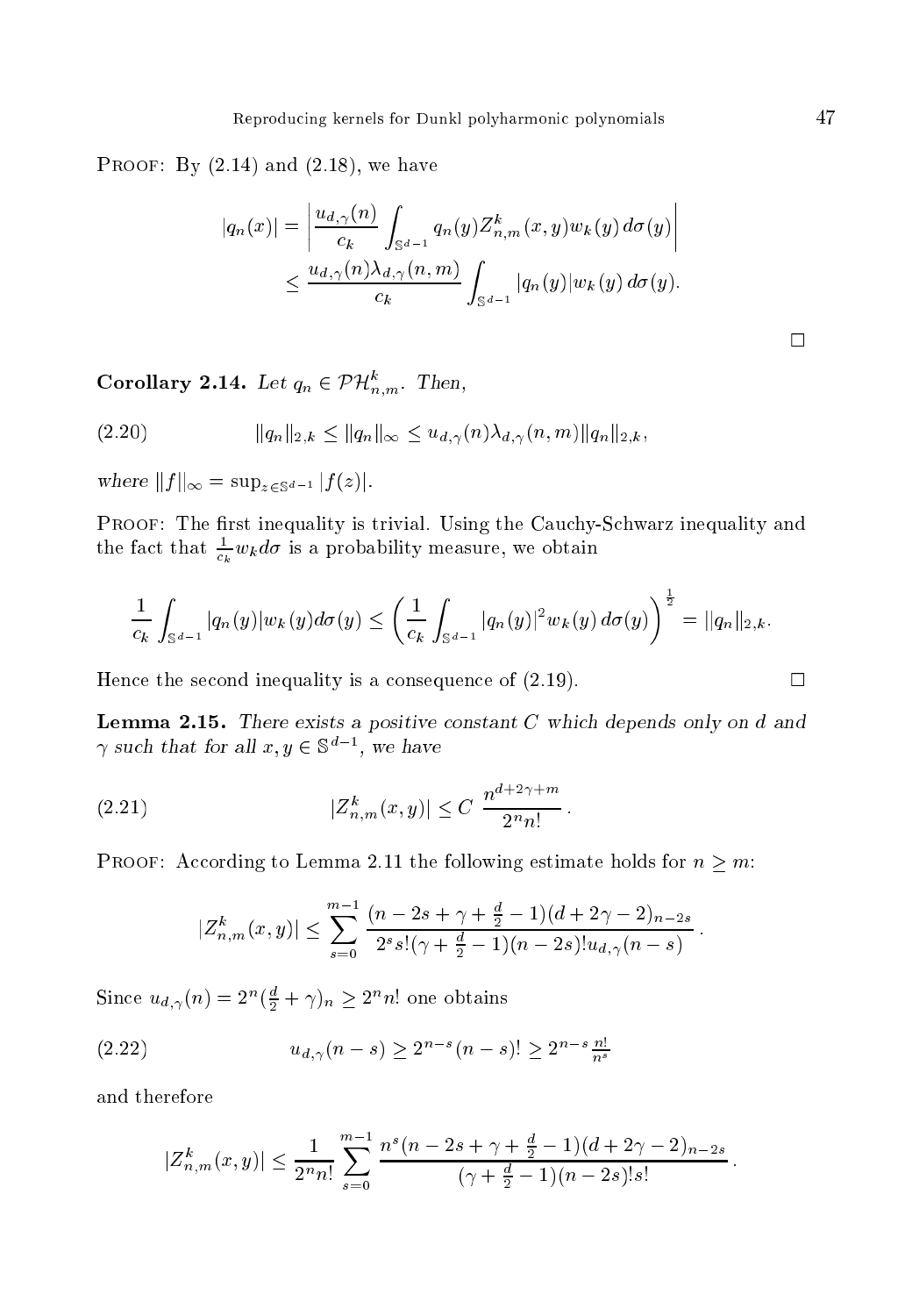On the other hand, using Stirling formula:

$$
\Gamma(t+1) \sim \sqrt{2\pi t} \ t^t e^{-t}, \ t \to +\infty,
$$

we find that there exists a positive constant  $C_1$  which depends only on d and  $\gamma$ such that

(2.23) 
$$
\frac{(n+\gamma+\frac{d}{2}-1)(d+2\gamma-2)_n}{(\gamma+\frac{d}{2}-1)n!} \leq C_1 \quad n^{d+2\gamma}
$$

and so,

$$
|Z_{n,m}^k(x,y)| \le C_1 \frac{n^{d+2\gamma}}{2^n n!} \sum_{s=0}^{m-1} \frac{n^s}{s!} \le \left[C_1 \sum_{s=0}^{m-1} \frac{1}{s!} \right] \frac{n^{m+d+2\gamma}}{2^n n!} \le eC_1 \frac{n^{m+d+2\gamma}}{2^n n!}
$$

which completes the proof.  $\square$ 

### 3.Convergen
e of orthogonal series

Using formula  $(2.21)$ , we obtain the radius of the convergence of series of Dunkl polyharmoni homogeneous polynomials.

**Theorem 3.1.** Suppose that  $\{Q_{n,m,j}\}_{1\leq n,j\leq a_d(n,m)}$  is an orthonormal basis of  $P\,\mathcal{H}_{n,m}^{\sim}$  for each  $n\,\in\,\mathbb{N}$  and let  $\mu_{n,j},\ j=1,\ldots,a_d(n,m)$  be complex numbers.

$$
\sum_{n=0}^{+\infty} \sum_{j=1}^{a_d(n,m)} \mu_{n,j} Q_{n,m,j}^k
$$

 $\sim$  subsets absolutely and uniformly on the open ball B() and one of the open ball  $\sim$ entered at the origin and with radius su
h that

$$
\frac{1}{\rho} = \frac{1}{\sqrt{2}} \limsup_{n \to +\infty} \left( \frac{\|\mu_n\|_2}{\sqrt{n!}} \right)^{\frac{1}{n}},
$$

$$
\|\mu_n\|_2 = \left(\sum_{j=1}^{a_d(n,m)} |\mu_{n,j}|^2\right)^{\frac{1}{2}}.
$$

PROOF: By Proposition 2.7, we have

$$
Z_{n,m}^k(x,x) = \sum_{j=1}^{a_d(n,m)} |Q_{n,m,j}(x)|^2, \text{ for all } x \in \mathbb{S}^{d-1}.
$$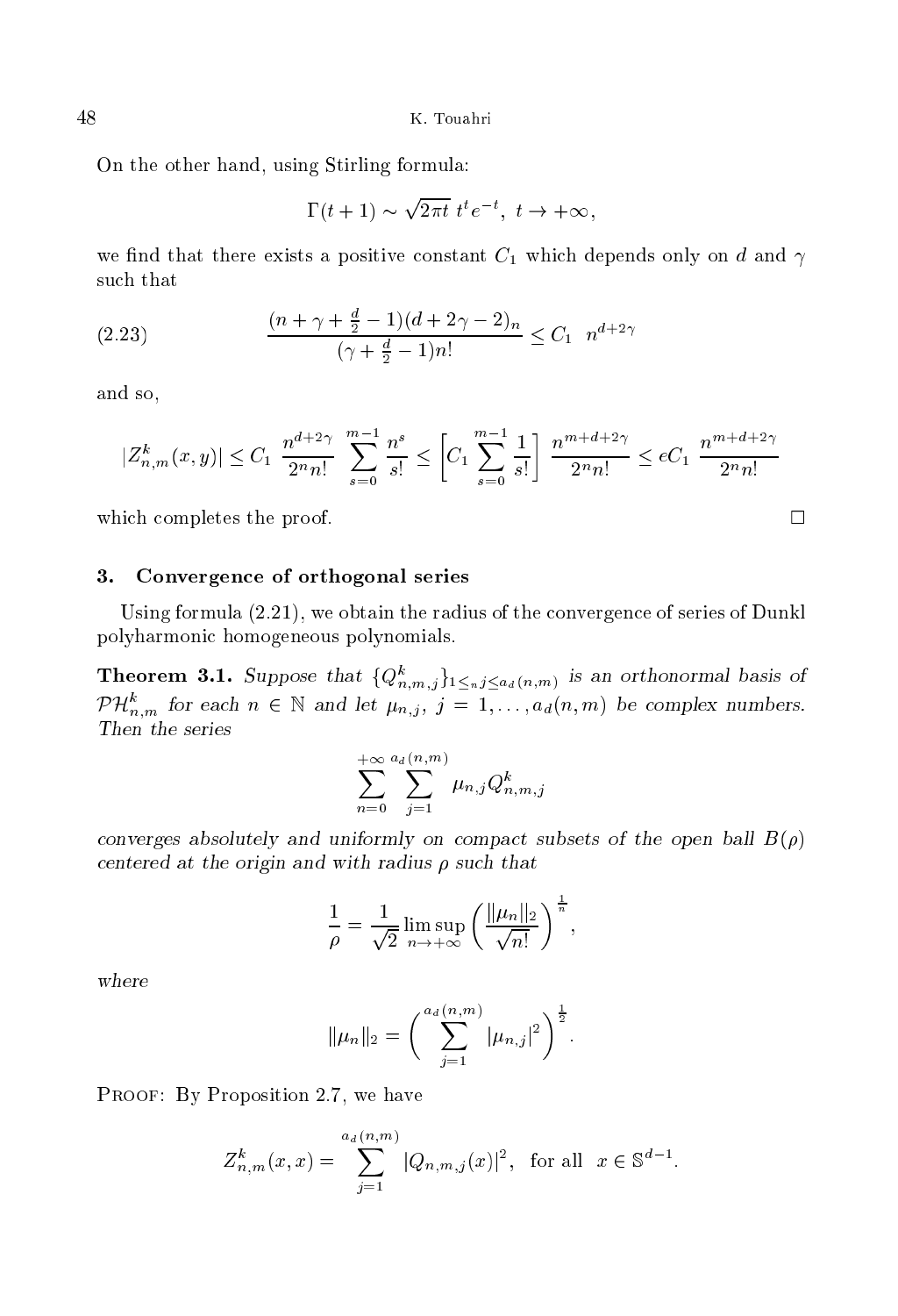Since  $Q_{n,m,j}$ ,  $j = 1, \ldots, d_d(n,m)$ , is nomogeneous of degree n,

$$
Q_{n,m,j}^k(x) = r^n Q_{n,m,j}^k\left(\frac{x}{r}\right), \ x \in \mathbb{R}^d, \ r = |x|.
$$

Thus,

$$
\left| \sum_{n=0}^{+\infty} \sum_{j=1}^{a_d(n,m)} \mu_{n,j} Q_{n,m,j}^k(x) \right| = \left| \sum_{n=0}^{+\infty} r^n \sum_{j=1}^{a_d(n,m)} \mu_{n,j} Q_{n,m,j}^k\left(\frac{x}{r}\right) \right|
$$
  

$$
\leq \sum_{n=0}^{+\infty} r^n \left| \sum_{j=1}^{a_d(n,m)} \mu_{n,j} Q_{n,m,j}^k\left(\frac{x}{r}\right) \right|.
$$

By the Cauchy-Schwarz inequality, we have

$$
\left|\sum_{j=1}^{a_d(n,m)}\mu_{n,j}Q_{n,m,j}^k\left(\frac{x}{r}\right)\right|\leq \|\mu_n\|_2\left[\overline{Z}_{n,m}^k\left(\frac{x}{r},\frac{x}{r}\right)\right]^{\frac{1}{2}}.
$$

Applying the inequality  $(2.21)$ , we find that there exists a positive constant C which depends only on d and  $\gamma$  such that

$$
\left[Z_{n,m}^k\left(\frac{x}{r},\frac{x}{r}\right)\right]^{\frac{1}{2}} \leq C \frac{n^{\frac{d+m}{2}+\gamma}}{\sqrt{2^n n!}}
$$

$$
\Big|\sum_{n=0}^{+\infty} \sum_{j=1}^{a_d(n,m)} \mu_{n,j} Q_{n,m,j}^k(x)\Big| \le C \sum_{n=0}^{+\infty} \|\mu_n\|_2 \frac{n^{\frac{m+d}{2}+\gamma}}{\sqrt{2^n n!}} r^n
$$

which finishes the proof.

## **REFERENCES**

- [1] Dunkl C.F., *Differential-difference operators associated to reflection group*, Trans. Amer. Math. Soc. 311 (1989), no. 1, 167-183.
- [2] Dunkl C.F., Xu Y., Orthogonal Polynomials of Several Variables, Cambridge Univ. Press, Cambridge, 2001.
- [3] Kuran U., On Brelot-Choquet axial polynomials, J. London Math. Soc.  $(2)$  4 (1971), 15-26.
- [4] Mejjaoli H., Trimèche K., On a mean value property associated with the Dunkl Laplacian operator and applications, Integral Transform. Spec. Funct.  $12$  (2001), no. 3, 279-302.
- [5] Ren G.B., Almansi decomposition for Dunkl operators, Sci. China Ser. A 48 (2005), suppl., 333-342.
- [6] Render H., Reproducing kernels for polyharmonic polynomials, Arch. Math. 91 (2008),  $136 - 144.$
- [7] Rösler M., Dunkl operators: theory and applications. Orthogonal polynomials and special functions (Leuven, 2002), Lecture Notes in Mathematics, 1817, Springer, Berlin, 2003, pp. 93-135.

 $\Box$